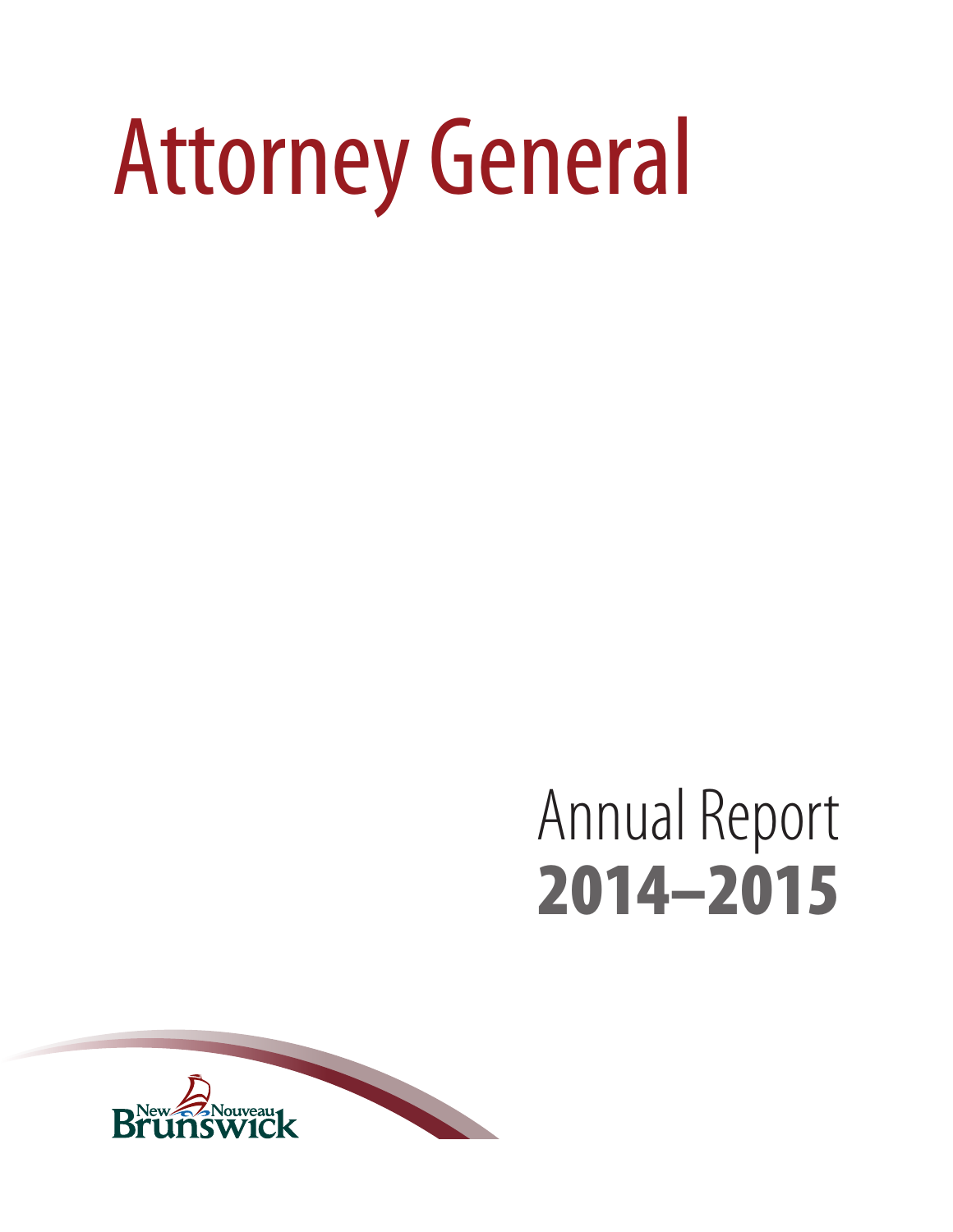**Attorney General Annual Report 2014–2015**

Province of New Brunswick PO 6000, Fredericton NB E3B 5H1 CANADA

#### <www.gnb.ca>

ISBN 978-1-4605-0987-6 (Bilingual print edition) ISBN 978-1-4605-0988-3 (PDF: English edition)

ISSN 2368-6448 (English version) ISSN 2368-6456 (PDF: English edition)

10483 | 2015.11 | Printed in New Brunswick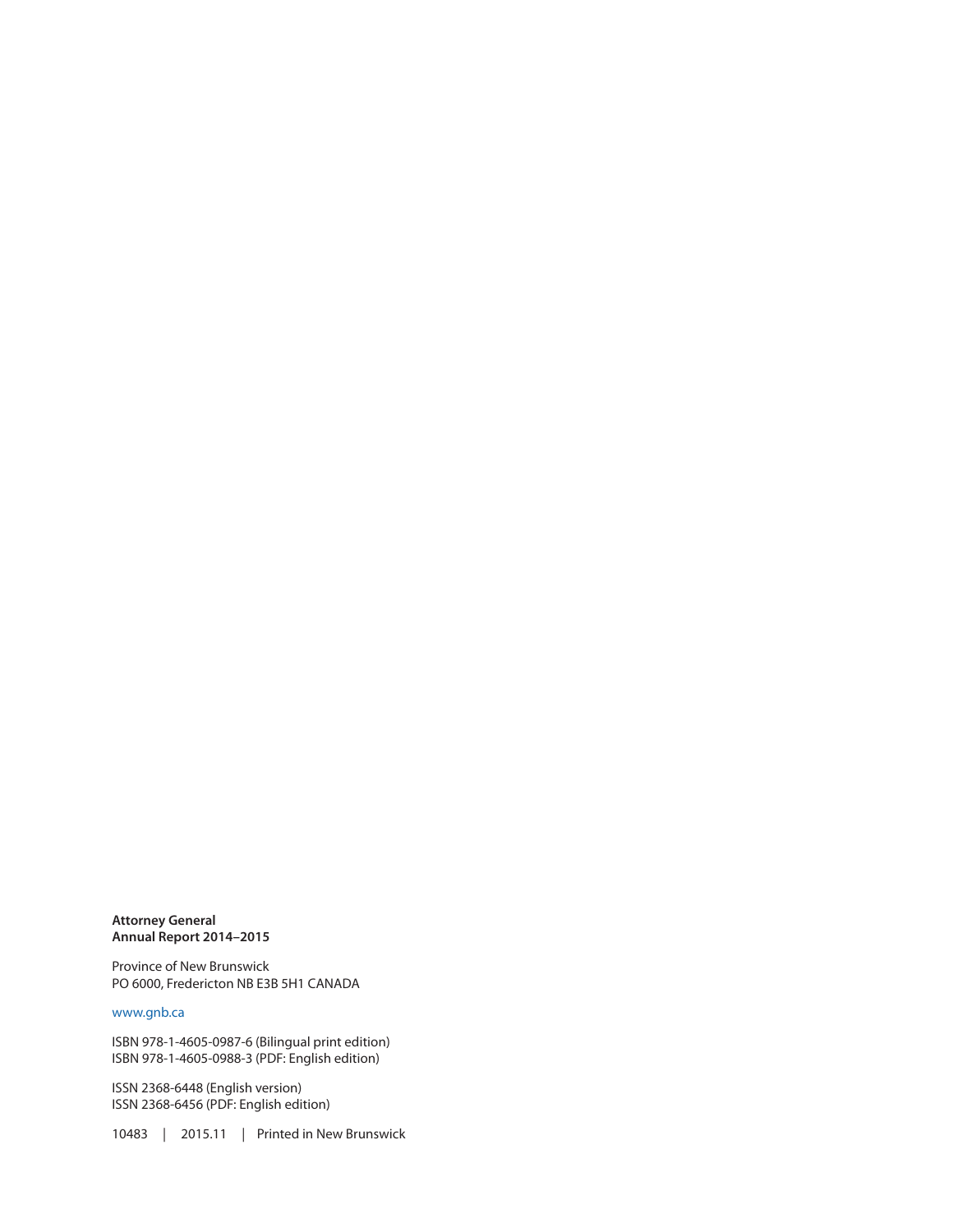### *Transmittal letters*

#### **From the Attorney General to the Lieutenant-Governor**

**The Honourable Jocelyne Roy Vienneau Lieutenant-Governor of New Brunswick**

May it please your Honour:

It is my privilege to submit the Annual Report of the Office of the Attorney General, Province of New Brunswick, for the fiscal year April 1, 2014, to March 31, 2015.

Respectfully submitted,

rountl

Honourable Serge Rousselle, Q.C. Attorney General

#### **From the Deputy Attorney General to the Attorney General**

**Honourable Serge Rousselle, Q.C. Office of the Attorney General**

Sir:

I am pleased to be able to present the Annual Report describing operations of the Office of the Attorney General for the fiscal year 2014-2015.

Respectfully submitted,

Johanne C. Bray, Q.C. Deputy Attorney General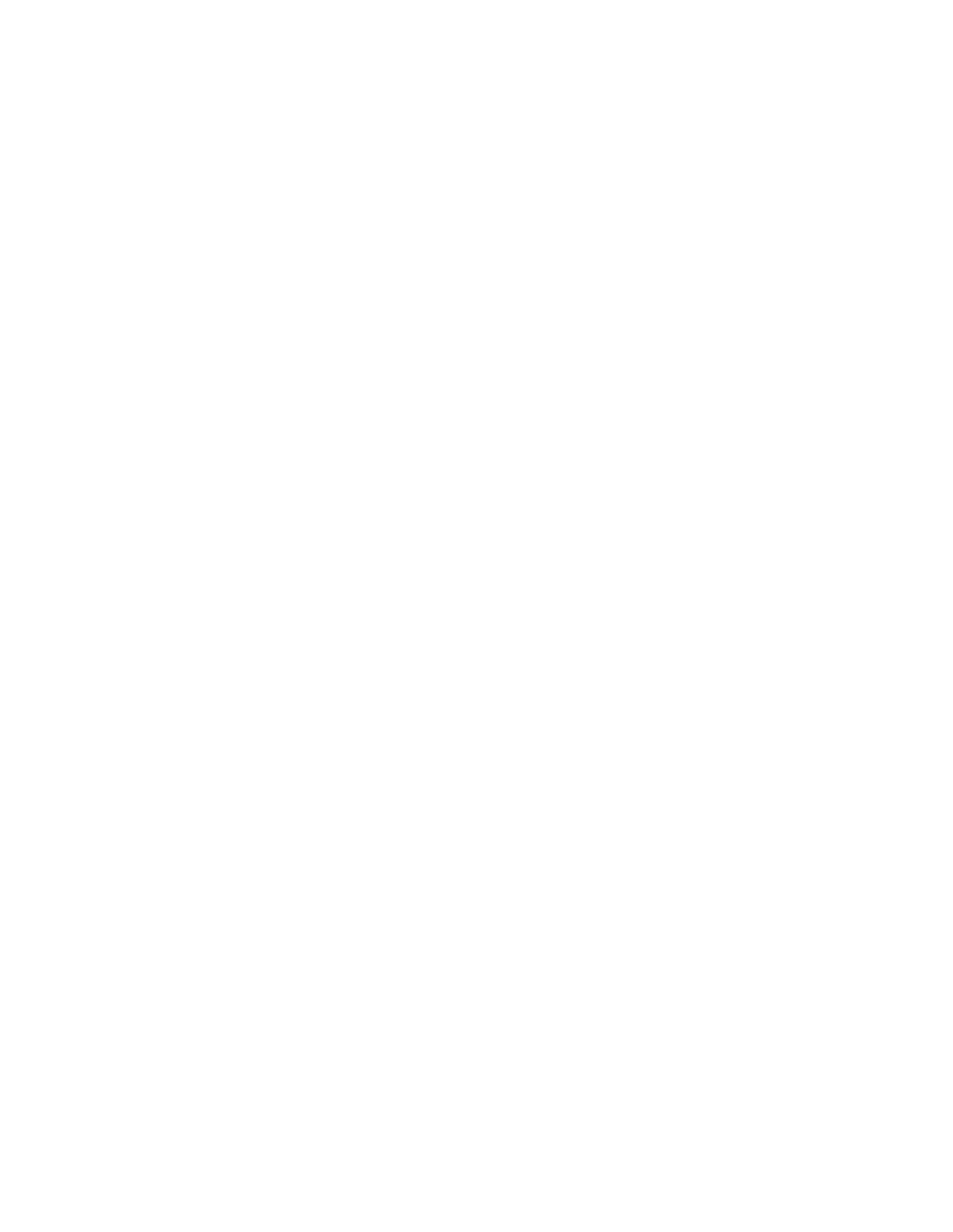# Table of contents

| Summary of recommendations from the Office of the Auditor General 17 |
|----------------------------------------------------------------------|
|                                                                      |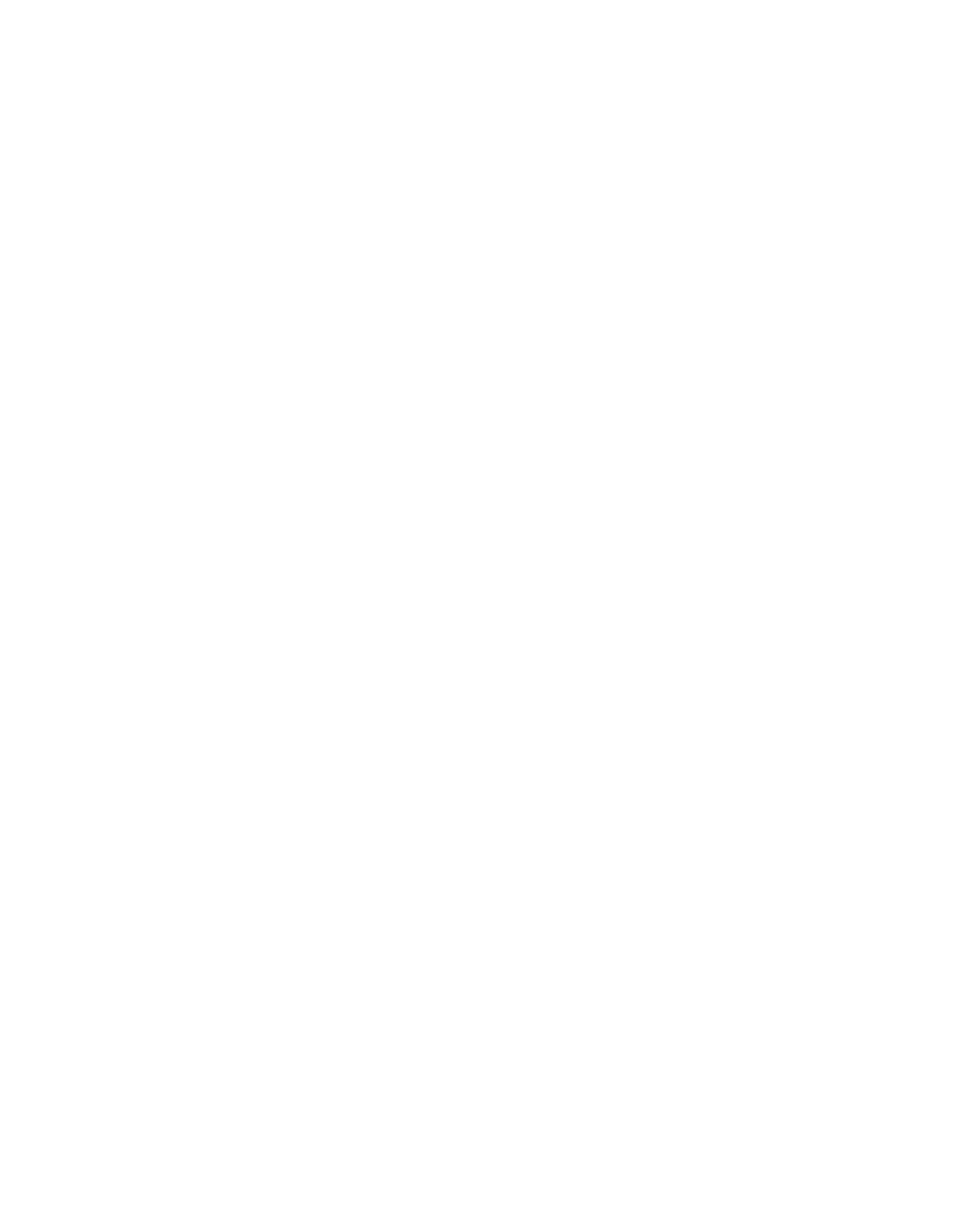# <span id="page-6-0"></span>Attorney General's message

The integrity of every government rests with the Office of the Attorney General. The impartial administration of justice provides the foundation for all social institutions that a culture and society require to sustain and develop.

All government operations rely on the services and advice that the Office of the Attorney General provides. Government departments and agencies call on the Office of the Attorney General to support and defend government policies. All contractual rights and responsibilities conferred by the Constitution upon the Government of New Brunswick are administered by the Office of the Attorney General.

It is an honour to be part of this institution as the chief law officer of the Crown. I look forward to serving New Brunswickers in this capacity.

Troumll

Honourable Serge Rousselle, Q.C. Office of the Attorney General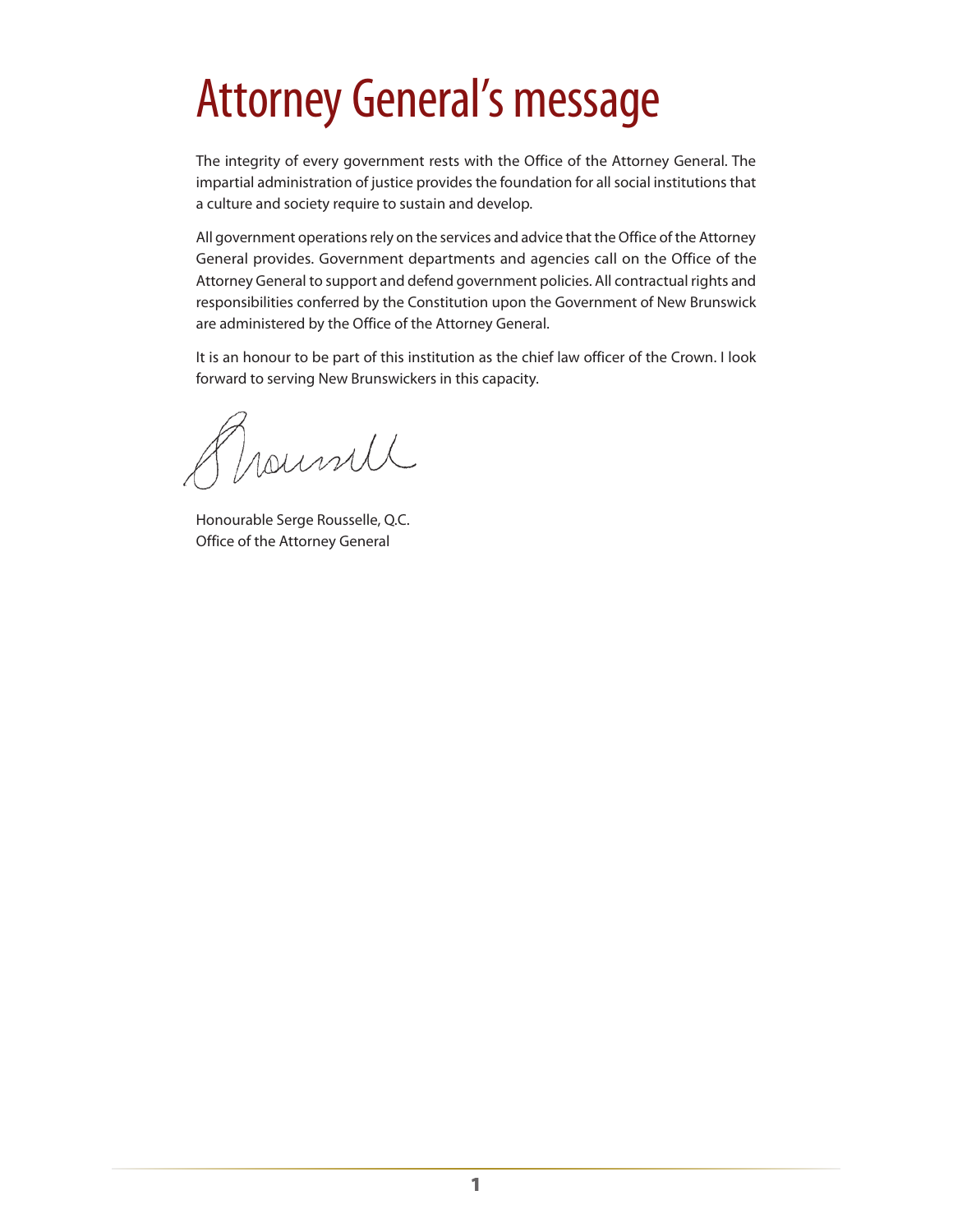# <span id="page-7-0"></span>Deputy Attorney General's message

The mandate of the Office of the Attorney General is to promote the impartial administration of justice and to ensure protection of the public interest.

The Office of the Attorney General has numerous responsibilities, including administering the criminal justice system, the prosecution of all offences under the *Criminal Code of Canada* and the Statutes of New Brunswick. The office also represents the Crown in all matters of civil and constitutional litigation.

The Office of the Attorney General provides legal advice and services to all government departments and agencies. The Office of the Attorney General is called upon to represent the Crown where public rights of concern to the provincial government are being questioned. The Office of the Attorney General also provides advice to government on proposed legislation and undertakes studies for the reform of law.

The Office of the Attorney General provides advice and drafting services for the government and is responsible to publish all acts and regulations in accordance with the *Queen's Printer Act*.

As Deputy Attorney General, I will continue to promote the impartial administration of justice and ensure the protection of the public interest.

Johanne C. Bray, Q.C. Deputy Attorney General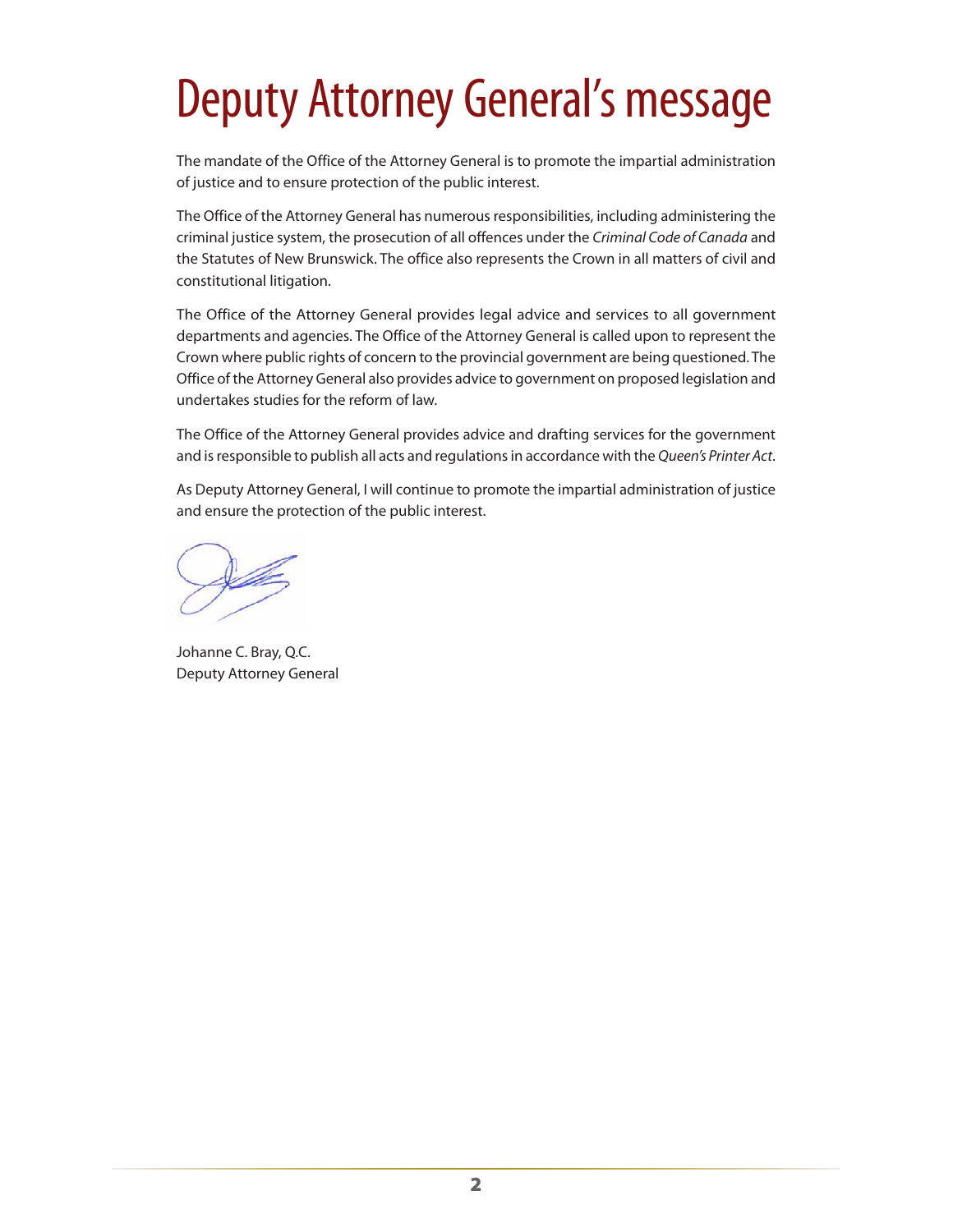# <span id="page-8-0"></span>Strategic priorities

#### **Strategy management**

**The Government of New Brunswick (GNB)** uses a formal management system built on leading business practices to develop, communicate and review strategy. This process provides the public service with a proven methodology to execute strategy and continuously drive improvement.

The development of the strategy, using the formal management system, starts with a strategic vision of *Moving New Brunswick Forward*. This vision is anchored in four strategic themes that include:

- • *More jobs*: Creating the best environment for jobs to be generated by New Brunswickers, by businesses, by their ideas, by their entrepreneurial spirit, and by their hard work. This includes providing seamless support to businesses, leveraging new technologies and innovation by supporting research and development, and developing a skilled workforce by improving literacy and education.
- • *Fiscal responsibility*: Getting New Brunswick's fiscal house in order through a balanced approach to decrease costs and increase revenues.
- • *Best place to raise a family*: Designing social programs to make life more affordable and make New Brunswick the best place to raise family.
- Smarter government: Providing taxpayers with better value for their money by transforming the culture of government by eliminating waste and duplication, adopting new innovations in technology to improve services and savings and improving accountability measures.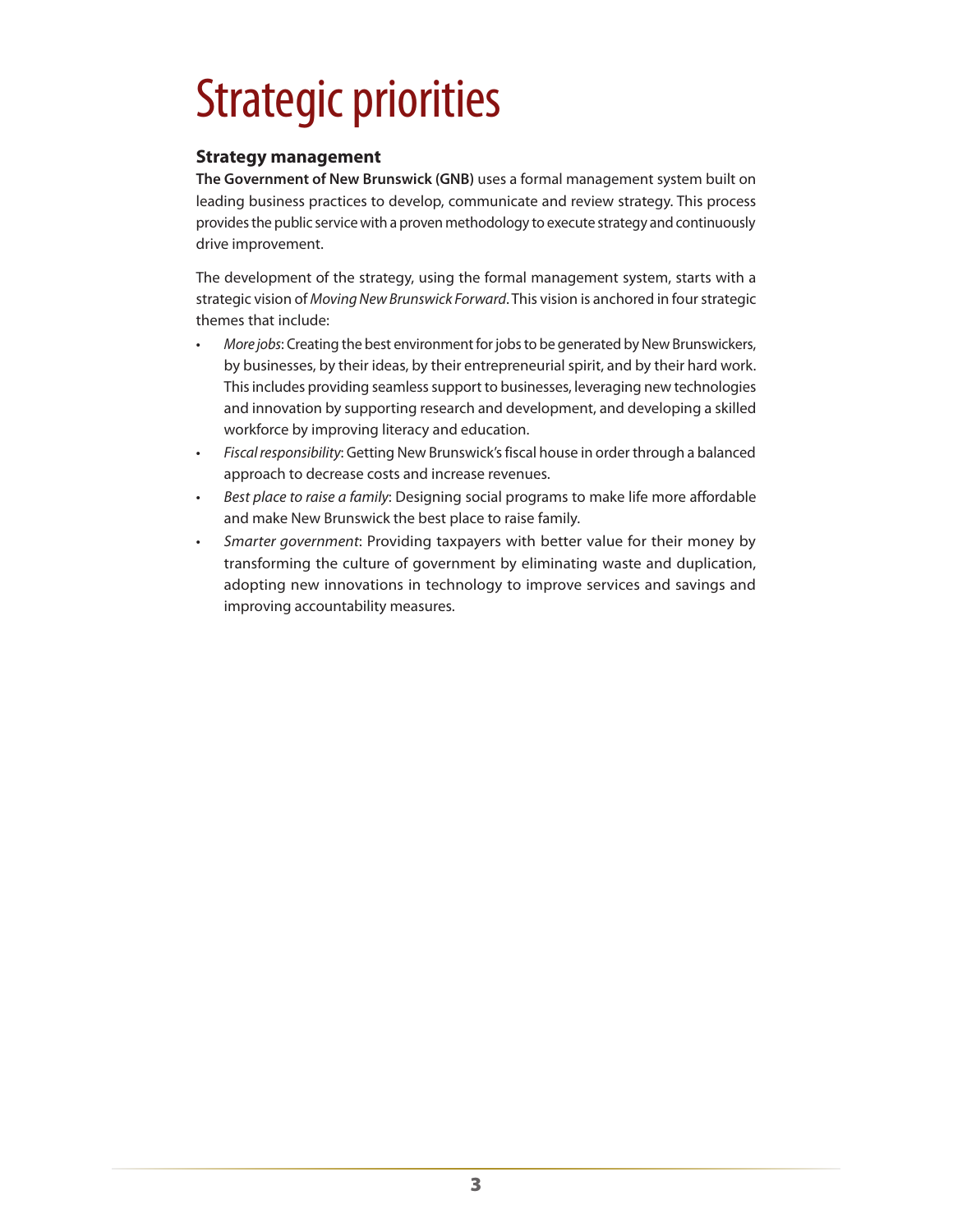# **Highlights**

<span id="page-9-0"></span>**During the 2014-2015 fiscal year, the Office of the Attorney General focused on these strategic priorities through:** The office continued to work cooperatively with the Department of Justice on the Early Resolution and E-Disclosure projects in Moncton.  $\ast$ The office has undertaken three megatrials this past year, which require an extraordinary use of staffing and other resources.  $\overline{\mathbf{r}}$ The Public Prosecutions Branch completed its revision of continued work on the Public Prosecutions Standards of Performance. \* The office worked cooperatively with the Department of Justice on the implementation of the Case Management Counter in Moncton Provincial Court in February 2015.  $\ast$ Between April 1, 2014, and March 31, 2015, 67 bills drafted by the office received Royal Assent, and 123 regulations drafted by the office were filed with the Registrar of Regulations.  $\ast$ The office appeared before the Supreme Court of Canada to present the position of the Government of New Brunswick in the matter of *Henry v. British Columbia (Attorney General*).  $\ast$ The office worked on extensive law reform projects with respect to the modernization of the *Trustees Act* and the law surrounding fraudulent assignments and preferences and implementation in New Brunswick of the *International Convention on International Interests in Mobile Equipment*.  $\ast$ The Revised Statutes 2014 were deposited with the Clerk of the Legislative Assembly of New Brunswick on Dec. 30, 2014.  $\ast$ The Attorney General laid before the Legislative Assembly of New Brunswick the first annual report under the *Statute Repeal Act*.  $\ast$ The office developed 11 submissions for government and processed 17 requests under the *Right to Information and Protection of Privacy Act*.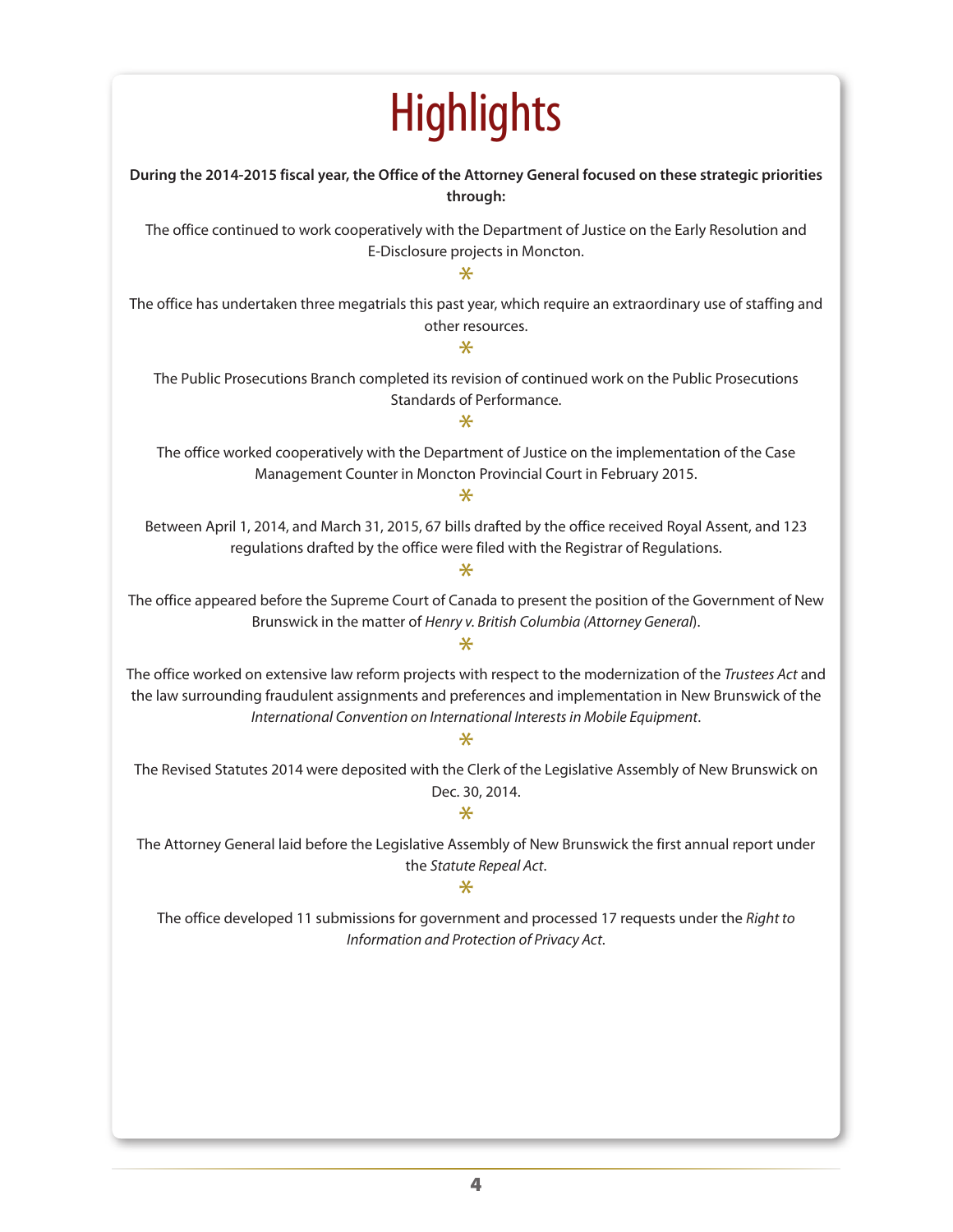# <span id="page-10-0"></span>Performance measures

Based on the strategic direction, this framework translates strategy into objectives and performance measures. This allows the Office of the Attorney General to measure process in meeting its objectives. The performance measures do not reflect all the day-to-day operations of the office but rather the strategic areas where the Office of the Attorney General and the Department of Justice focused their improvement efforts.

The Office of the Attorney General and the Department of Justice share a senior management team and Performance Excellence Goals. They share a common Strategy Map, Balanced Scorecard and Lean Six Sigma Resources. While the office is a fully participating member in Performance Excellence, the specific performance measures, under the Best Place to Raise a Family theme, are available in the Department of Justice's annual report for 2014-2015.

| <b>Fiscal responsibility</b>                              | <b>Measures</b>                          |
|-----------------------------------------------------------|------------------------------------------|
| Grow revenues                                             | Ratio of actual to budgeted revenue      |
| Reduce expenditures                                       | Ratio of actual to budgeted expenditures |
| Smarter government                                        | <b>Measures</b>                          |
| Enhance employee involvement, commitment and productivity | Percentage performance reviews complete  |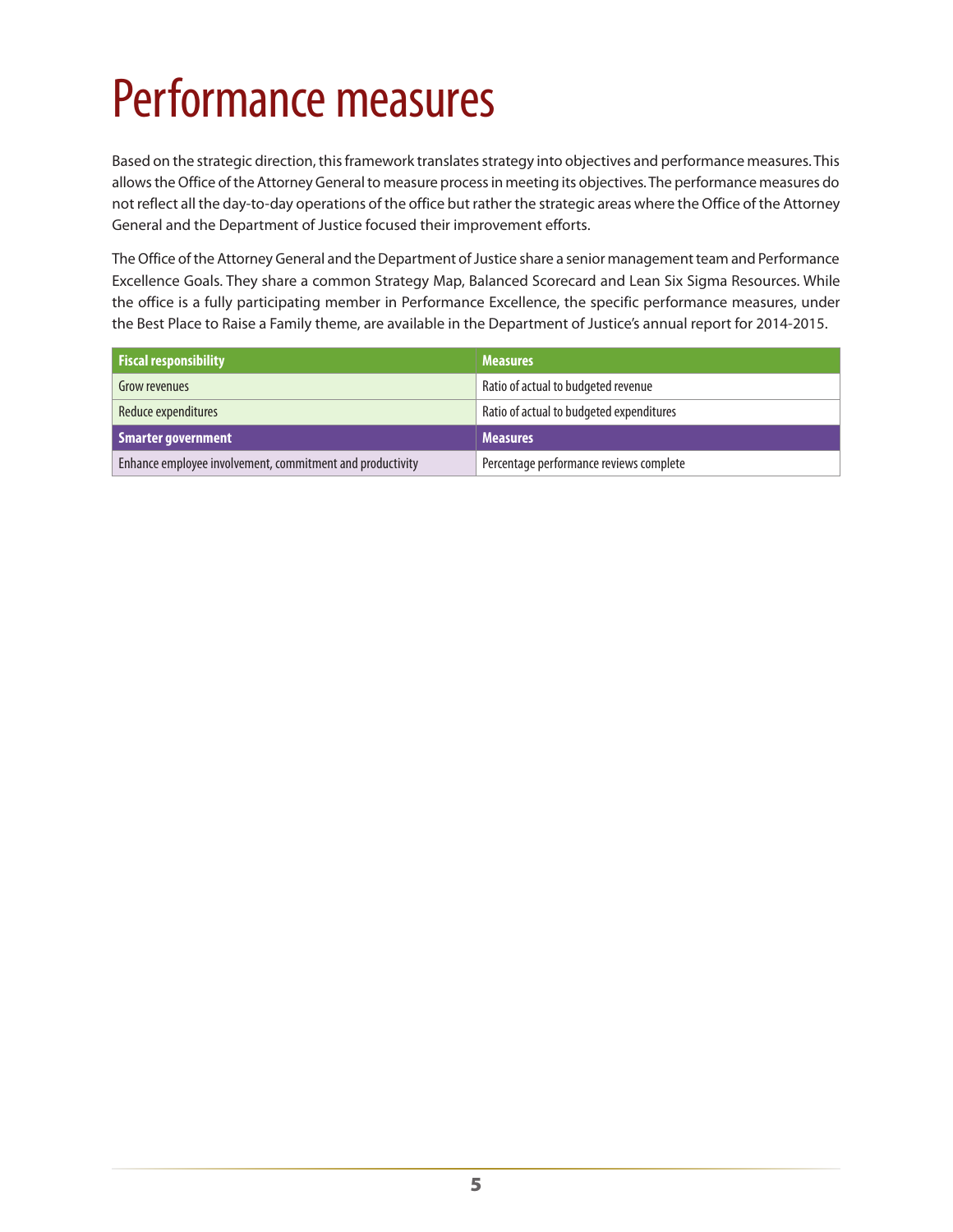### **Fiscal responsibility**

#### **Objective of the measure**

Grow revenues.

#### **Measure**

Ratio of actual to budgeted revenue.

#### **Description of measure**

Percentage of total revenue over- total budget.



#### **Why do we measure this?**

This indicator measures the ability of GNB to manage its overall revenues, with the goal of improving its finances.

#### **What initiatives or projects were undertaken in the reporting year to achieve the outcome?**

The Public Intervener program was added. This program has flow-through expenses directly to industry, and the recoveries from this program go to general revenue. This program was not fully functional due to a mid-year staff appointment leading to a lower-than-budgeted recovery. *Target: 100%*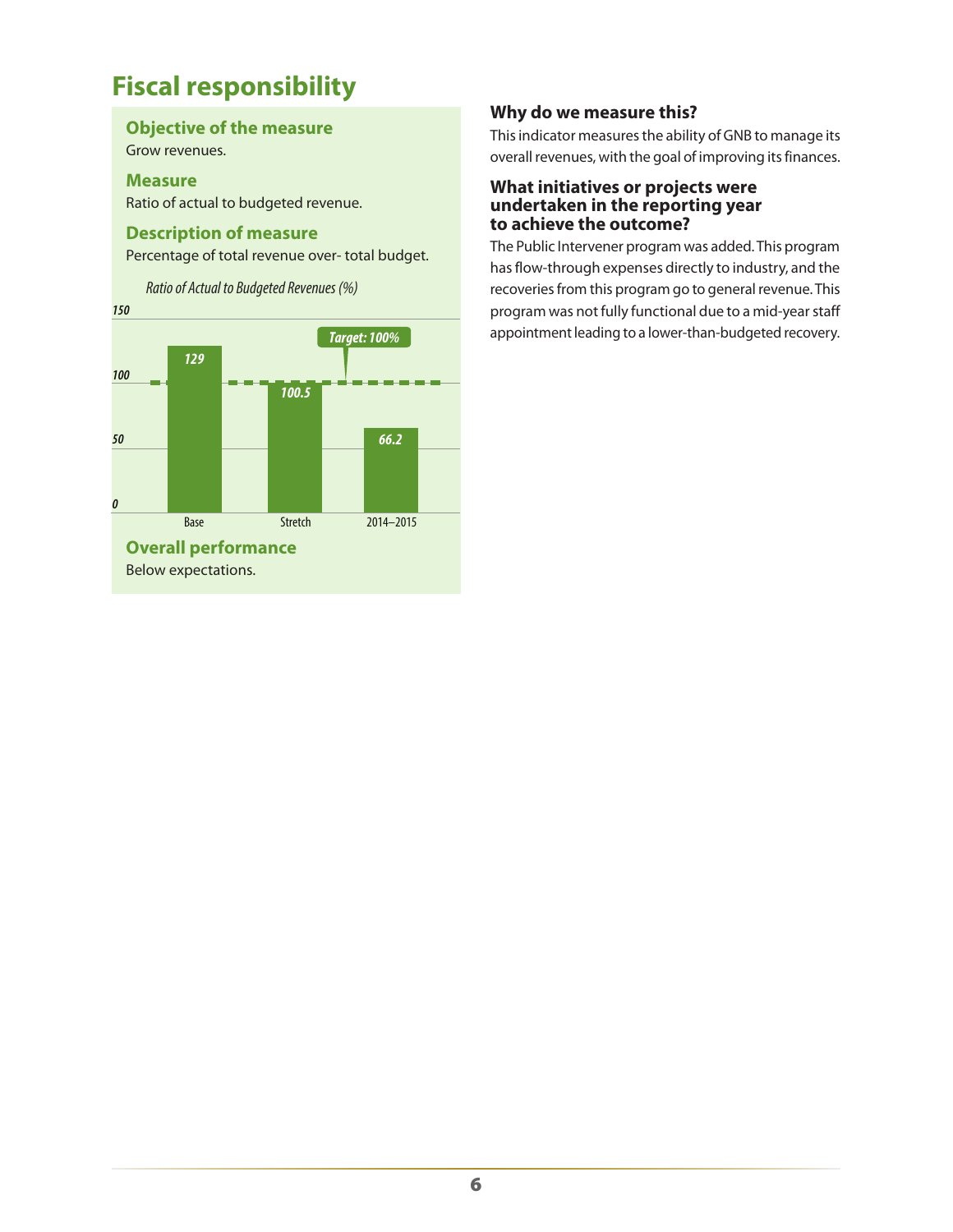### **Fiscal responsibility**

#### **Objective of the measure**

Reduce expenditures.

#### **Measure**

Ratio of actual to budgeted expenditures.

#### **Description of measure**

Percentage of total expenditures over total budget.



#### **Why do we measure this?**

This indicator measures the ability of GNB to manage its overall expenses as compared to budget. The government must ensure expenses are managed in accordance with the budget and be prepared to take corrective action if expenses are projected to be over budget during the year.

#### **What initiatives or projects were undertaken in the reporting year to achieve the outcome?**

The Office of the Attorney General was able to balance its operating budgets despite significant expenditures on three megatrials representing \$430,000 (four per cent of budget). The budget is more than 90 per cent salaries, and while there were some vacancies, this pressure was managed very well through reasonable outside legal services usage. Total outside legal services costs were \$790,000.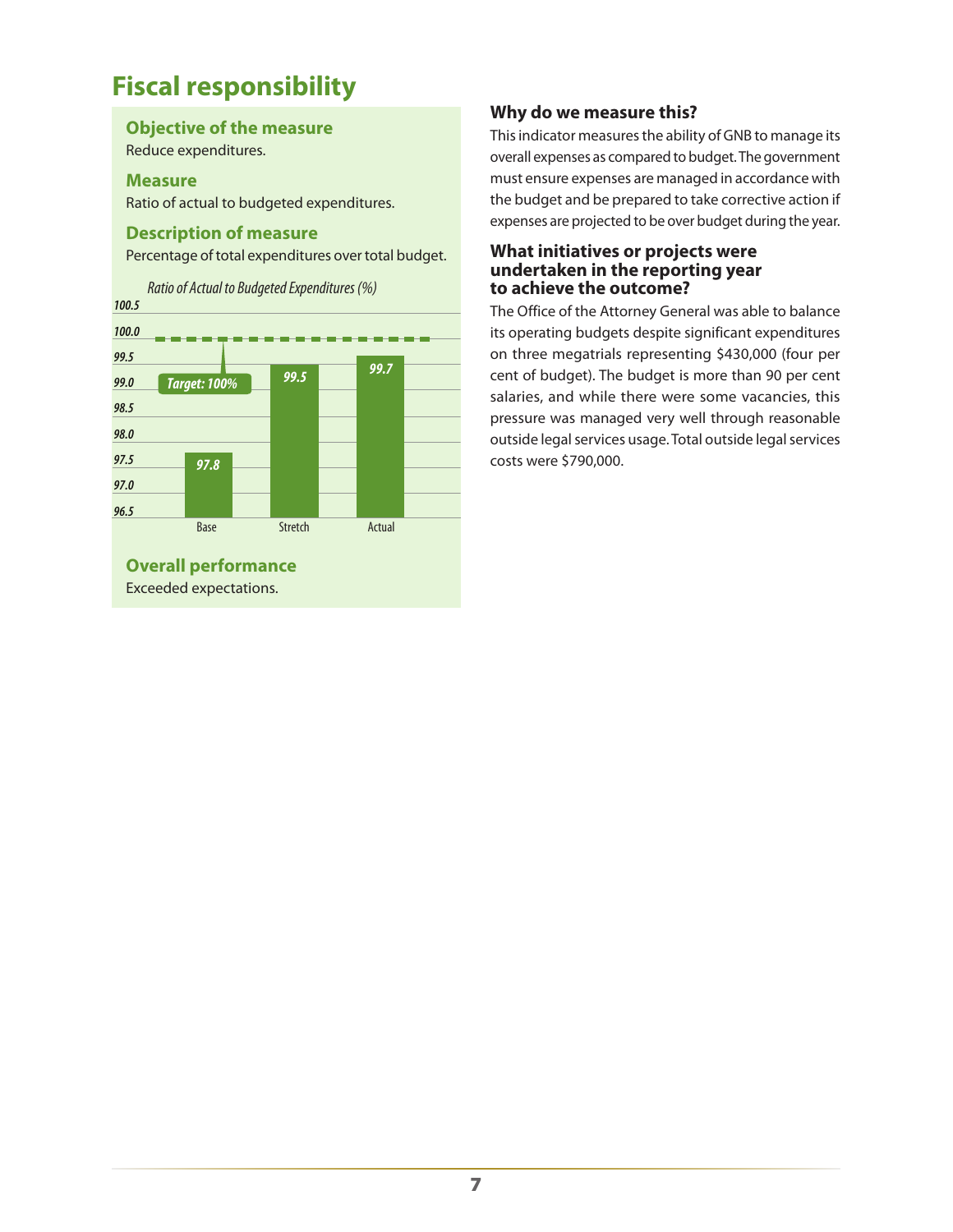### **Smarter government**

#### **Objective of the measure**

Enhance employee involvement, commitment and productivity.

#### **Measure**

Percentage of employee performance reviews completed.

#### **Description of measure**

The completion of performance reviews will provide an opportunity for managers and employees to discuss, review and assess the accomplishment of work objectives, demonstrated competencies and overall individual employee contribution against GNB's business results.





#### **Overall performance**

The office reported an 82-per-cent completion rate for all performance reviews. The completion rate dropped slightly due to workload and competing work priorities.

#### **Why do we measure this?**

Employees are entitled to receive their year-end performance reviews in a timely manner.

The completion of performance reviews will provide an opportunity for managers and employees to discuss and review the accomplishment of work objectives, demonstrated competencies and overall individual employee contribution toward the strategy of the Office of the Attorney General. By completing reviews, employees and their supervisors can discuss strategic and organizational goals to increase organizational and individual performance.

#### **What initiatives or projects were undertaken in the reporting year to achieve the outcome?**

Progress was regularly discussed with senior management, and reminders were sent to managers. Lists of outstanding performance reviews and completion rates were provided throughout the year.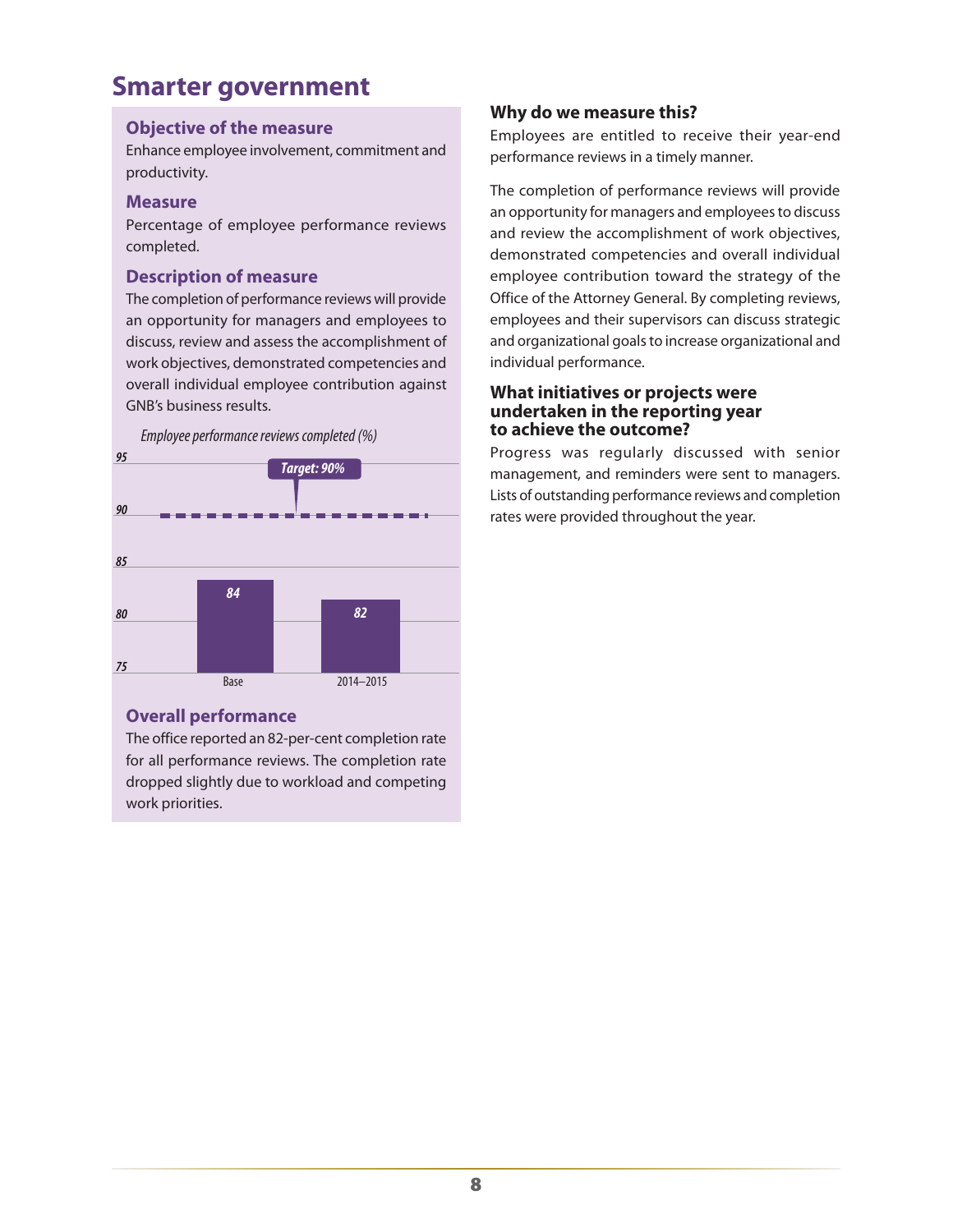# <span id="page-14-0"></span>Overview of departmental operations

The mission of the Office of the Attorney General is to ensure the application of the rule of law, impartial administration of justice and the protection of the public interest.

### **High-level organizational chart**



As of March 31, 2015

\*Assistant Deputy Attorney General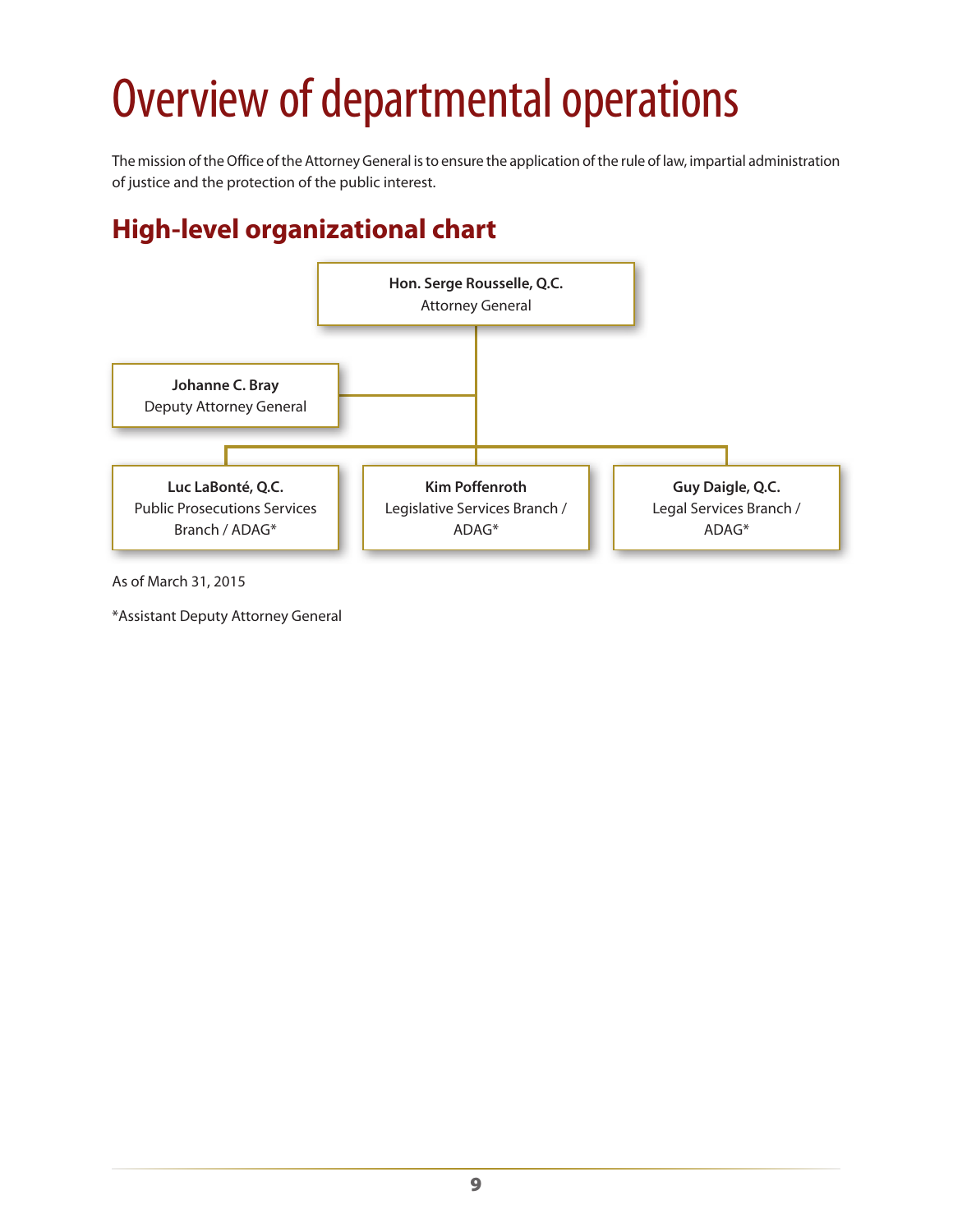# <span id="page-15-0"></span>Office overview and highlights

### **Public Prosecution Services Branch**

#### **Overview**

The mission of Public Prosecutions Services Branch is to seek justice according to law and to do so firmly but fairly, and with an ingrained sense of dignity, in search of the truth.

The branch attempts to achieve its objective with a contingent of about 55 Crown prosecutors, 13 Family Crown Counsel, administrative and regional directors located in six regions as well as Specialized Prosecutions, all of which are overseen by an assistant deputy attorney general and two executive directors.

The branch performs a quasi-judicial function whereby it independently and objectively determines whether there is sufficient evidence to pursue a prosecution in any given investigation carried out by a policing agency or to justify the filling of adult and child protection applications which engage section 7 of the *Canadian Charter of Rights and Freedoms*.

Where a prosecution is commenced, the branch attempts to obtain a just outcome while protecting the rights of charged persons and obtaining the participation of victims and other vulnerable persons without exposing them to undue hardship or abuse.

Similarly, where adult and child protection applications are commenced, support orders are sought and enforced and applications under the *Hague Convention on the Civil Aspects of International Child Abduction* are pursued, the branch attempts to obtain a just outcome while protecting these most vulnerable members of society and balancing the rights of opposing parties to fundamental justice.

The branch performs these functions while taking into account the *Canadian Charter of Rights and Freedoms*, language rights, Aboriginal and treaty rights and the current statutes and case law.

In the performance of its duties the branch at all times balances its obligation to function at a high level in determining and seeking the public interest with its obligation to make every effort to remain within its budgetary restraints.

#### **Highlights**

- The Public Prosecutions Services Branch has managed 18,321 criminal prosecutions against adults and a further 1,790 prosecutions under the *Youth Criminal Justice Act*. These have resulted in 59,194 appearances in Provincial Court during the year. There have also been 48 matters before the Court of Appeal and three matters in the Supreme Court of Canada.
- The branch has been involved in the Early Resolution and E-Disclosure projects in Moncton. The Early Resolution project shows promising results in reducing court backlogs and increasing overall efficiencies at the prosecutor and court levels. The E-Disclosure project increases efficiencies in the disclosure of files and further reduces storage costs.
- The branch has developed nationally recognized expertise in a number of fields with its prosecutors providing training through the Federation of Law Societies National Criminal Law Program, the National Judicial Institute and the Canadian Police College.
- • The branch has undertaken three megatrials this past year. These are prosecutions or groups of prosecutions identified according to established criteria based on their size, complexity and public interest. One of these megatrials has resulted in the prosecution of an accused for the murder of three members of the RCMP; another involved the prosecution of 97 accused and more than 352 potential charges. Another megatrial remains before the courts.
- Family Crown Services continues to deal with highly complex adult and child protection, subrogated support and support enforcement applications. During the period covered by this report, inquiries from left behind parents under the *Hague Convention on the Civil Aspects of International Child Abduction* have increased considerably.
- Child support issues litigated by these same counsels account for more than 50 per cent of family Crown work. This litigation assists those receiving income assistance in obtaining child support orders and contributes to the successful recovery of income assistance costs by GNB (through the Family Support Orders Service) each year.
- Family Crown Counsel provides a number of services under the *Hague Convention on the Civil Aspects of*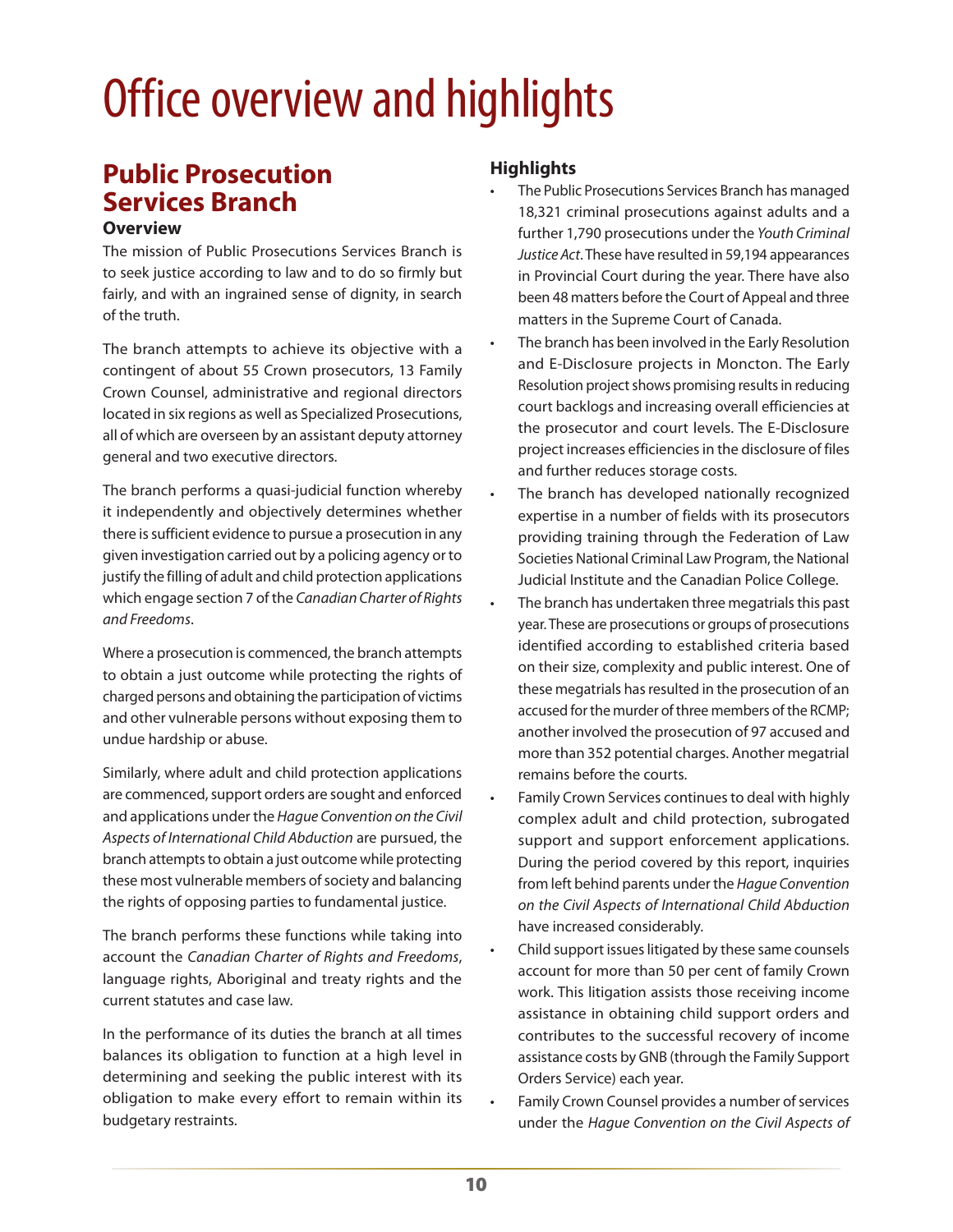*International Child Abduction*. They have dealt with a number of incoming requests from foreign states for the return of children wrongfully removed from the foreign country or wrongfully retained in Canada. They have also processed outgoing requests for the return of New Brunswick children wrongfully removed from New Brunswick or wrongfully retained in a foreign state. Additionally, Family Crown Counsel have responded to inquiries from New Brunswick residents and/or their lawyers seeking to prevent international child abduction by referring them to websites which identify preventative measures to consider in custody/ access litigation or agreements or when dealing with travel of children outside Canada.

A full revision of the *Public Prosecution Operational Manual* has been completed and translated. It will take effect Sept. 1, 2015.

### **Legal Services Branch**

#### **Overview**

The Legal Services Branch is responsible for the provision of legal advice to and representation of departments and agencies in all matters not pertaining to public prosecution and legislative drafting. The legal advice and representation services provided by professional staff of the branch is intended to assist the Attorney General in the fulfilment of his constitutionally mandated role as chief law officer of the Crown and legal adviser to the provincial government.

The branch is composed of five practice groups: a Litigation Practice Group; an Employment and Administrative Law Practice Group; a Corporate, Commercial and Property Law Practice Group; a Legal Advice Services Practice Group; and a Constitutional Law Practice Group.

The practice group mode of service delivery is designed to encourage the sharing of knowledge among group members. The particular mode of service delivery implemented in the branch retains sufficient flexibility to accommodate the delivery of services in a cross-disciplinary environment. It thereby allows the Attorney General to take full advantage of in-house resources to expedite resolution of matters submitted to him.

The increasing complexity of legal matters dealt with by solicitors of the branch on behalf of the Executive Branch of government requires a certain degree of specialization on their part. The practice group mode of service delivery combined with a collegial approach to the practice of law has been determined as the most effective model for the delivery of legal services.

#### **Highlights**

- The branch conducted research and provided legal advice on complex real property matters involving ownership, title to real property and major infrastructure projects (courts, hospitals, schools and bridges) throughout the province, including the Perth-Andover compensation claims and flood relocation and the Petitcodiac River land claims.
- The branch represented the Attorney General, who intervened in the public interest in the case of the *McCorkill Estate*. The Court of Queen's Bench voided a man's bequest under his will because it violated public policy.

### **Legislative Services Branch Overview**

The mandate of the Legislative Services Branch is to provide to all departments and agencies a central legislative drafting service, in both English and French. The branch also provides advice to the Attorney General, the Deputy Attorney General, the Executive Council Office and Cabinet on all legislative matters before the Officials Committee, the Policy Committee, the Legislative Instruments and Regulations Board and on Cabinet agenda and carries out law reform projects for the Office of the Attorney General.

The Registrar of Regulations is located within the branch and discharges the responsibilities of that office as provided by the *Regulations Act*. The Legislative Publishing Unit discharges the responsibilities of the Queen's Printer as provided by the *Queen's Printer Act*, including the publication and distribution of all public Acts and Regulations.

At the end of 2014-2015, the branch had a staff complement of 30 FTEs, including two vacancies, of which 19 were legislative counsel positions.

#### **Highlights**

- The branch dealt with a heavy workload in terms of the breadth and complexity of the legislative portfolio. A total of 67 bills drafted in the Legislative Services Branch received Royal Assent between April 1, 2014, and March 31, 2015, many of which dealt with significant GNB priorities.
- • Significant work was done by the branch during this same period on another 38 Acts that later received Royal Assent. During this period, 123 regulations drafted in the branch were filed with the Registrar of Regulations.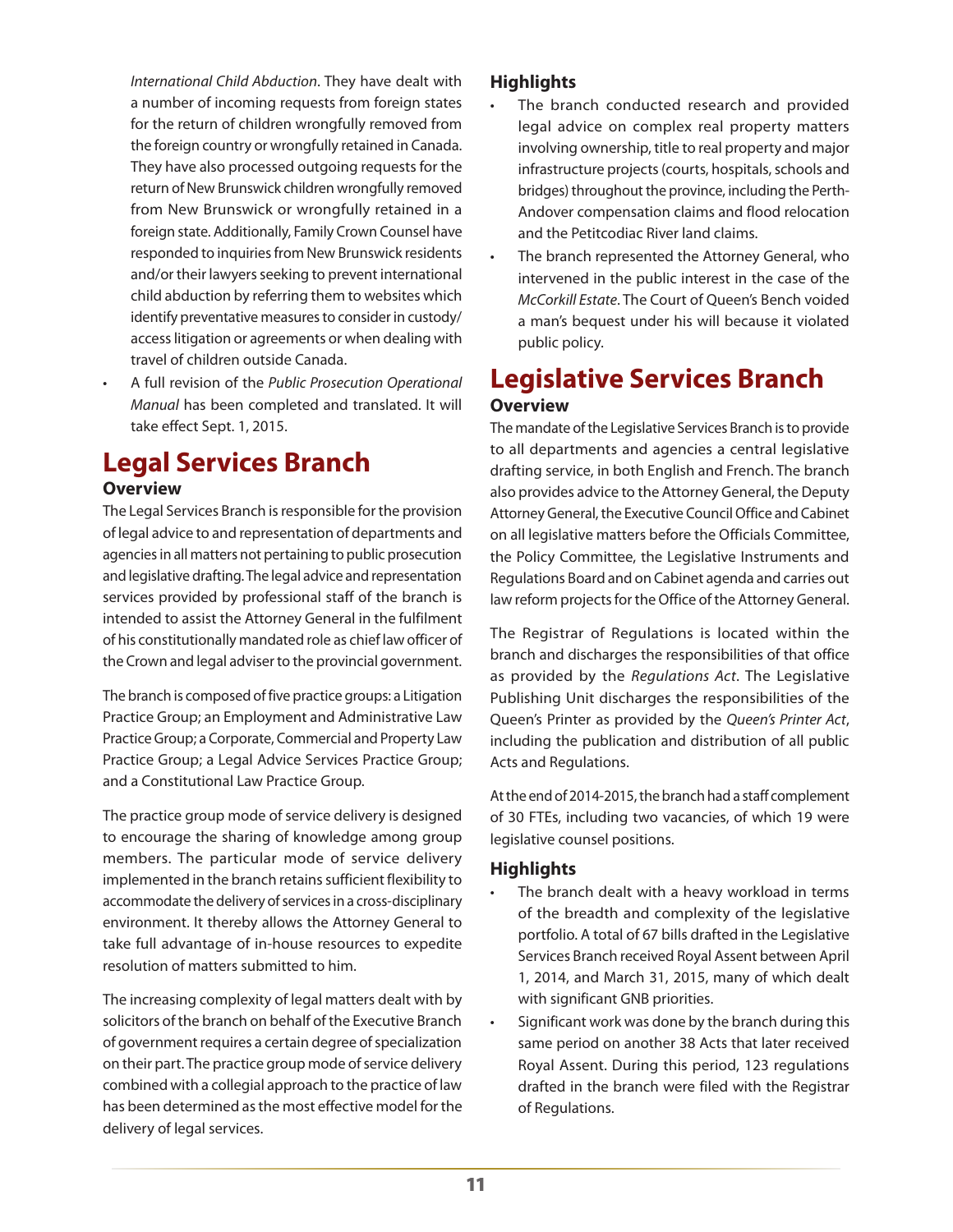- The Legislative Development Group continued to work on the modernization of the law relating to the enforcement of money judgments, amending legislation as a result of consultation with stakeholders and developing supporting regulations.
- The Legislative Development Group also worked on extensive law reform projects with respect to the modernization of the *Trustees Act* and the law surrounding fraudulent assignments and preferences and implementation in New Brunswick of the *International Convention on International Interests in Mobile Equipment*.
- The branch deposited the Revised Statutes, 2014 with the Clerk of the Legislative Assembly of New Brunswick on Dec. 30, 2014, completing the revision of 38 Acts. On Feb. 13, 2015, the Attorney General laid before the Legislative Assembly of New Brunswick the first annual report under the *Statute Repeal Act*, which report is prepared in the branch.

### **Communications, Policy and Planning, and Administrative Services**

#### **Overview**

The Office of the Attorney General received support from the following branches and division of the Department of Justice:

**Communications Branch:** The Communications Branch provides public awareness and promotion of departmental programs, services and policies. The branch is responsible for public communication and education/awareness programs as well as providing strategic communications planning and advice to the Minister, senior managers and staff. The branch prepares news releases, advertisements, speeches, speaking notes and briefing notes for the office. Along with providing ministerial support, the branch co-ordinates departmental news conferences and events as well as coordinating activities related to the Legislative Assembly of New Brunswick.

The communications director, acting as spokesperson for the Office of the Attorney General, responds to inquiries from the media and the public with regard to services, programs, policies and decisions. The director also oversees content on the department's website.

During the fiscal year, communications within GNB was restructured to achieve greater efficiencies and economies of scale. While the corporate communications mandate resides with the Executive Council Office, the communications director continues to support the department.

**Policy and Planning Branch:** The Policy and Planning Branch provides leadership in the identification and development of broad policy initiatives. It provides advice and support services in relation to the overall corporate strategy, policies and direction. It is responsible for the strategic and departmental planning, represents the Office of the Attorney General on numerous federal/ provincial/territorial committees, plays an integral role in policy development and program design and reviews, and provides executive support to the Attorney General and Deputy Attorney General.

**Administrative Services Division:** The Administrative Services Division supports the Office of the Attorney General in meeting its mission, goals and objectives through the provision of quality support, advice, consultation, monitoring and coordinating services to all managers and employees in the areas of departmental services, financial services, human resources, information systems and facilities management. It also oversees the expropriation advisory function. The employees responsible for the execution of the Lean Six Sigma aspect of GNB's Performance Excellence process, the departmental Process Improvement Facilitators, are part of this division.

### **Human Resources Branch Overview**

The Human Resources Branch provides leadership and support to the Department of Justice and the Office of the Attorney General on human resource planning, recruitment, classification, labour relations, employee relations, training, Performance Management, Change Management, organizational development, human resource policies and program implementation.

#### **Highlights**

- • Vacation carryover decreased by about 150 days from December 2013 to December 2014.
- Provided the online learning tool, Skillsoft, so employees may develop appropriate skills on their own time at a very limited cost to the office, thereby reducing costs of travel and registration fees for courses.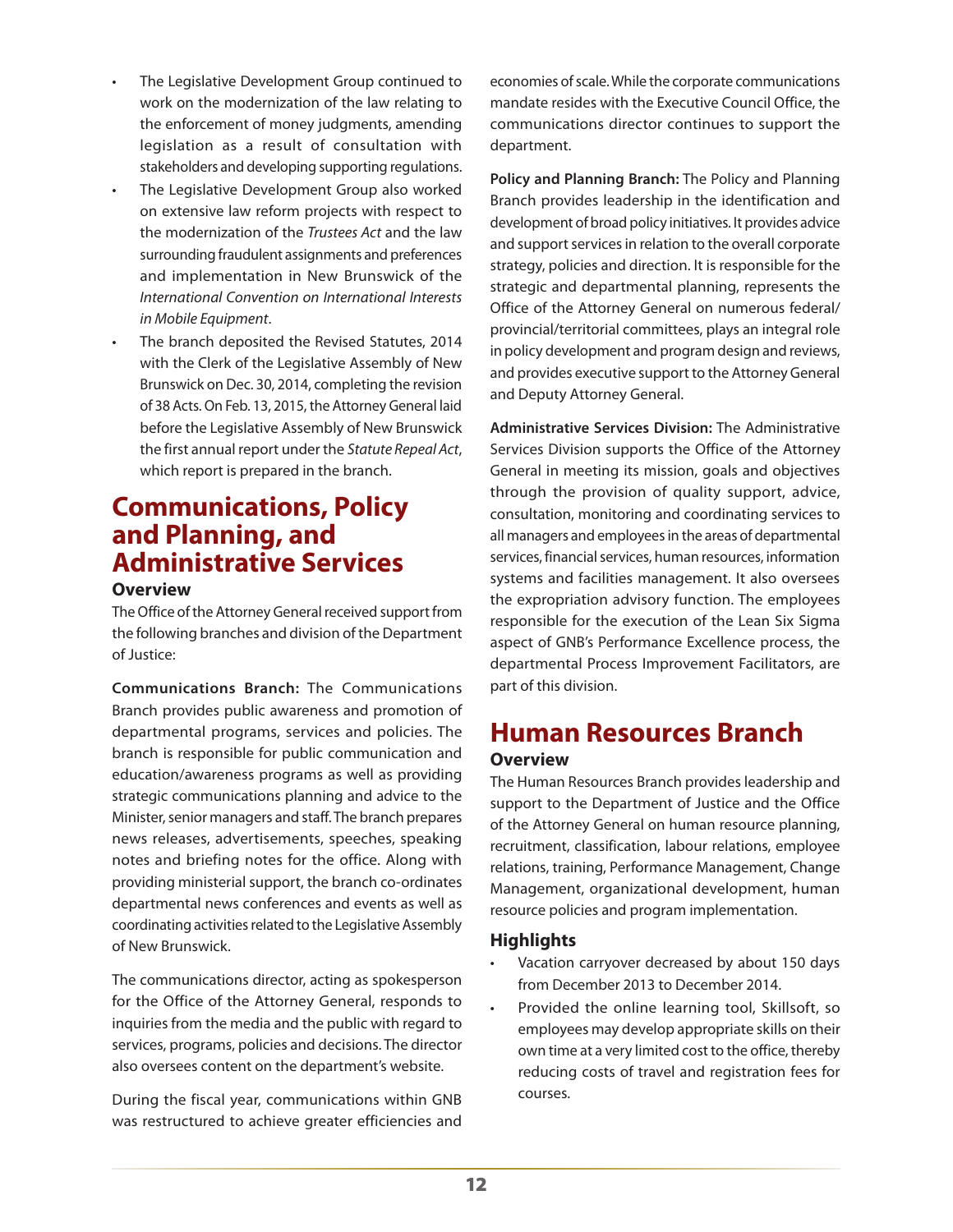# <span id="page-18-0"></span>Financial information

### **Table 1: Ordinary Account expenditures by program**

**For year ending March 31, 2015 (in thousands of dollars)**

|                      | <b>Budget</b> | <b>Actual</b> | <b>Variance</b><br><b>Over/(Under)</b> |
|----------------------|---------------|---------------|----------------------------------------|
| <b>Prosecutions</b>  | \$11,063.9    | \$10,976.3    | \$ (87.6)                              |
| Legislative Services | 3,086.1       | 3,078.5       | (7.6)                                  |
| Legal Services       | 4,269.2       | 4,311.6       | 42.4                                   |
| <b>Total Program</b> | \$18,419.2    | \$18,366.4    | \$ (52.8)                              |

### **Table 2: Ordinary Revenue**

#### **For year ending March 31, 2015 (in thousands of dollars)**

|                                       | <b>Budget</b> | <b>Actual</b> | Variance<br><b>Over/(Under)</b> |
|---------------------------------------|---------------|---------------|---------------------------------|
| Sale of Goods and Services            |               |               |                                 |
| <b>Oueen's Printer</b>                | \$140.0       | \$175.6       | \$35.6                          |
| <b>Fines and Penalties</b>            |               |               |                                 |
| <b>Court Cost - Recoveries</b>        | 10.0          | 1.5           | (8.5)                           |
| <b>Miscellaneous</b>                  |               |               |                                 |
| <b>Public Intervener - Recoveries</b> | 234.0         | 77.1          | (156.9)                         |
| <b>Total Revenue</b>                  | \$384.0       | \$254.2       | \$ (129.8)                      |

### **Table 3: Special Purpose Account Revenue and Expenditures**

#### **For year ending March 31, 2015 (in thousands of dollars)**

|                                     | <b>Budget</b> | <b>Actual</b> | <b>Variance</b><br><b>Over/(Under)</b> |
|-------------------------------------|---------------|---------------|----------------------------------------|
| <b>Proceeds of Crime Trust Fund</b> |               |               |                                        |
| Revenue                             | \$500.0       | \$39.3        | \$460.7                                |
| <b>Expenditures</b>                 | 325.0         | 2.7           | 322.3                                  |
| <b>Net Proceeds of Crime</b>        | \$175.0       | \$36.6        | \$138.4                                |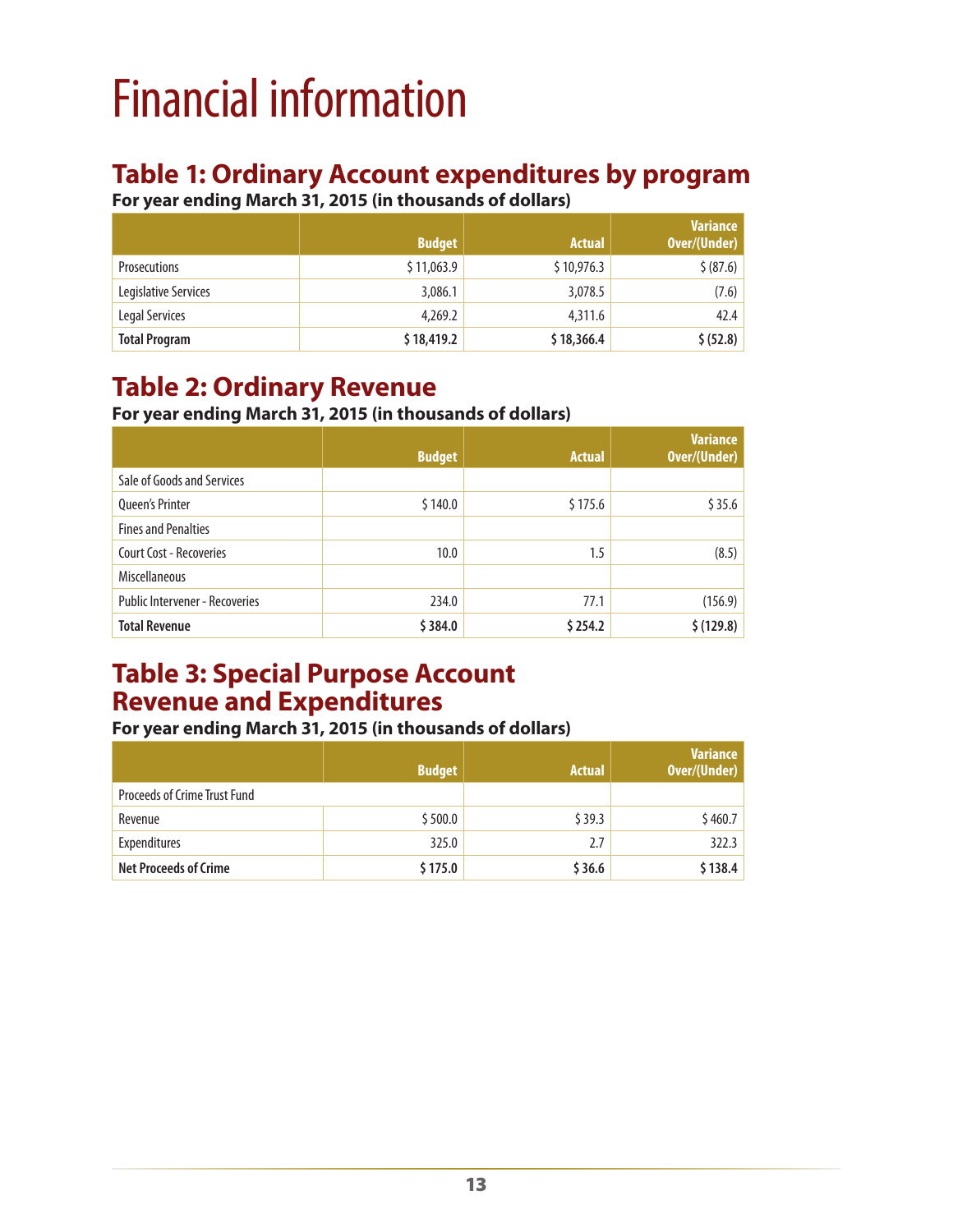# <span id="page-19-0"></span>Summary of staffing activity

Pursuant to section 4 of the *Civil Service Act*, the Deputy Minister of the Department of Human Resources delegates staffing to each Deputy Head for his or her respective departments. Please find below a summary of the staffing activity for 2014-2015 for the Office of the Attorney General.

| Number of permanent and temporary employees,<br>as of Dec. 31 of each year |      |      |
|----------------------------------------------------------------------------|------|------|
| <b>Employment type</b>                                                     | 2014 | 2013 |
| Permanent                                                                  | 163  | 163  |
| <b>Temporary</b>                                                           | 14   | 11   |
| Total                                                                      | 177  | 174  |

The Office of the Attorney General advertised nine competitions, including six open (public) competition and three closed (internal) competitions.

Pursuant to section 15 and 16 of the *Civil Service Act*, the office made the following appointments using other processes to establish merit, than the competitive process:

| <b>Appointment type</b>                               | <b>Appointment description</b>                                                                                                                                                                        | <b>Section of the Civil</b><br><b>Service Act</b> | <b>Number</b> |
|-------------------------------------------------------|-------------------------------------------------------------------------------------------------------------------------------------------------------------------------------------------------------|---------------------------------------------------|---------------|
| Specialized Professional,<br>Scientific or Technical  | An appointment may be made without competition when a position<br>requires:<br>- a high degree of expertise and training<br>- a high degree of technical skill<br>- recognized experts in their field | 15(1)                                             | $\Omega$      |
| <b>Equal Employment</b><br><b>Opportunity Program</b> | Provides Aboriginals, persons with disabilities and members of a<br>visible minority group with equal access to employment, training and<br>advancement opportunities.                                | 16(1)(a)                                          | 0             |
| <b>Department Talent</b><br>Management Program        | Permanent employees identified in corporate and departmental talent<br>pools, who meet the four-point criteria for assessing talent, namely<br>performance, readiness, willingness and criticalness.  | 16(1)(b)                                          | $^{0}$        |
| Lateral transfer                                      | The GNB transfer process facilitates the transfer of employees from within<br>Part 1, 2 (School Boards) and 3 (Hospital Corporations) of the Public<br>Service.                                       | $16(1)$ or $16(1)(c)$                             | 4             |
| Regular appointment of<br>casual/temporary            | An individual hired on a casual or temporary basis under section 17 may<br>be appointed without competition to a regular properly classified position<br>within the Civil Service.                    | 16(1)(d)(i)                                       | 0             |
| Regular appointment of<br>students/apprentices        | Summer students, university or community college co-op students or<br>apprentices may be appointed without competition to an entry level<br>position within the Civil Service.                        | 16(1)(d)(ii)                                      | 0             |

Pursuant to section 33 of the *Civil Service Act*, no complaints alleging favouritism were made to the Deputy Head of the Office of the Attorney General and no complaints were submitted to the Ombudsman.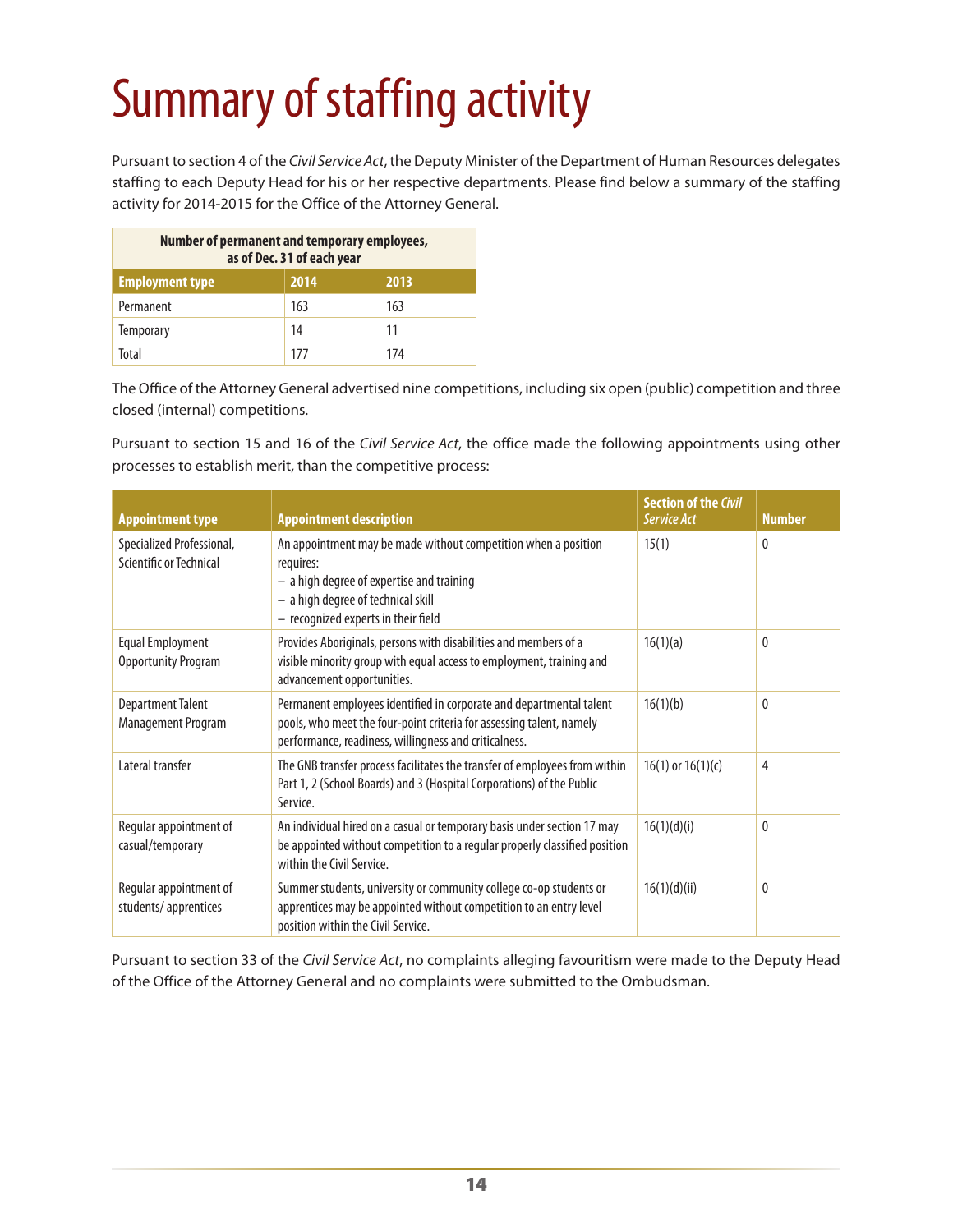### <span id="page-20-0"></span>Summary of legislation and legislative activity

| <b>Bill#</b> | <b>Name of Legislation</b>                                                                                                       | <b>Date of</b><br><b>Royal Assent</b> | <b>Summary of changes</b>                                                                                                                                                                                                                                                                                                                                                                   |
|--------------|----------------------------------------------------------------------------------------------------------------------------------|---------------------------------------|---------------------------------------------------------------------------------------------------------------------------------------------------------------------------------------------------------------------------------------------------------------------------------------------------------------------------------------------------------------------------------------------|
| 58           | International Interests in Mobile Equipment Act<br>http://www.gnb.ca/legis/bill/pdf/57/4/Bill-58.pdf                             | May 21, 2014                          | The Act gives legal effect to the Convention on International<br>Interests in Mobile Equipment and the Protocol to the Convention<br>on International Interests in Mobile Equipment on Matters Specific<br>to Aircraft Equipment. These documents establish an international<br>system for the recognition, registration and enforcement of secured<br>financing arrangements for aircraft. |
| 62           | An Act to Amend the Interjurisdictional Support<br>Orders Act<br>http://www.gnb.ca/legis/bill/pdf/57/4/Bill-62.pdf               | May 21, 2014                          | The amendment to the Act introduces amendments that will improve<br>access to support orders and support enforcement when one of the<br>parties lives or works in another province or in a foreign country.                                                                                                                                                                                 |
| 71           | An Act To Repeal the Statute of Frauds<br>http://www.gnb.ca/legis/bill/pdf/57/4/Bill-71.pdf                                      | May 21, 2014                          | The amendment to the Act provides that certain kinds of agreements<br>are not enforceable unless the agreement is in writing and is signed.<br>The main reasons for repealing the Act are that it promotes injustice,<br>it has led to complexity and uncertainty in the law, and portions of it<br>are redundant or obsolete.                                                              |
| 80           | An Act to Amend the Enforcement of Money<br>Judgments Act<br>http://www.gnb.ca/legis/bill/pdf/57/4/Bill-80.pdf                   | May 21, 2014                          | The amendment to the Act contains a number of clarifications and<br>minor adjustments to the Enforcement of Money Judgments Act,<br>which was enacted last year, and is scheduled for proclamation later<br>this year. The amendments fine-tune some of the Act's provisions.                                                                                                               |
| 81           | An Act to Amend An Act Respecting the Enforcement<br>of Money Judgments Act<br>http://www.gnb.ca/legis/bill/pdf/57/4/Bill-81.pdf | May 21, 2014                          | The amendment to the Act contains the consequential amendments<br>to the Enforcement of Money Judgments Act. It was enacted last year<br>and is subject to proclamation.                                                                                                                                                                                                                    |
| 90           | An Act to Amend the Expropriation Act<br>http://www.gnb.ca/legis/bill/pdf/57/4/Bill-90.pdf                                       | May 21, 2014                          | The amendment to the Act removes the requirement to have a plan<br>of survey accompany a notice of intention to expropriate, and to<br>provide for regulation making authority to specify the documents<br>required to accompany the notice of intention to expropriate.                                                                                                                    |
| 8            | An Act to Amend the International Interests in<br>Mobile Equipment Act<br>http://www.gnb.ca/legis/bill/pdf/58/1/Bill-8.pdf       | Dec. 19, 2014                         | The amendment to the Act makes a minor amendment to the<br>International Interests in Mobile Equipment Act, which was passed<br>in May 2014. The International Interests in Mobile Equipment Act<br>implements two international conventions in New Brunswick. The<br>conventions establish an international registry for secured financing<br>arrangements involving aircraft.             |
| 12           | An Act Respecting the Revised Statutes, 2014<br>http://www.gnb.ca/legis/bill/pdf/58/1/Bill-12.pdf                                | March 27, 2015                        | The amendment to the Act is the next step of an ongoing initiative<br>of the Office of the Attorney General to complete a revision of the<br>Acts of New Brunswick to provide New Brunswickers with the best<br>legislative product available.                                                                                                                                              |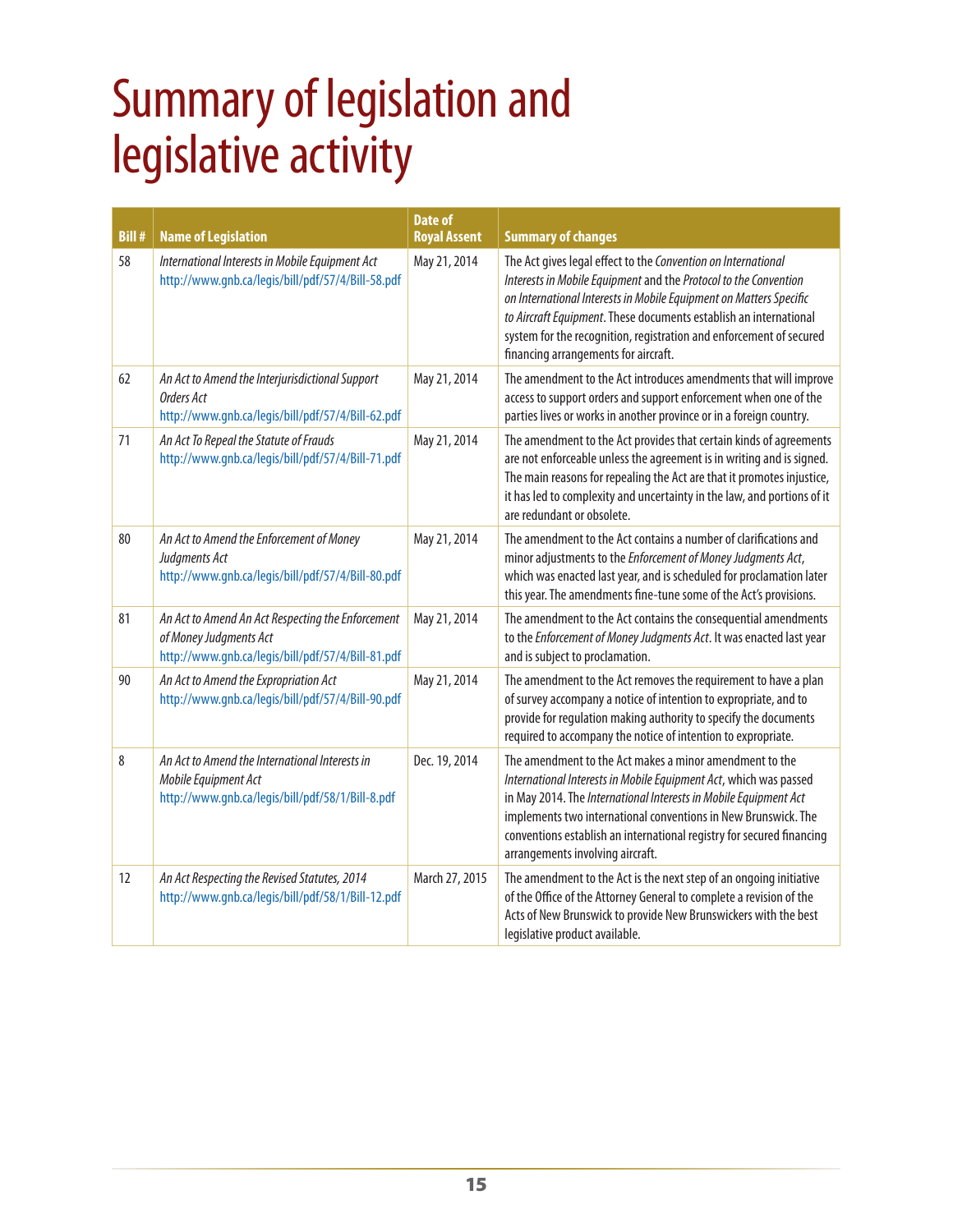# <span id="page-21-0"></span>Summary of Official Languages activities

| <b>Introduction</b> | The Department of Justice and the Office of the Attorney General continue to implement a departmental action plan developed<br>in response to GNB's Plan of Official Languages (2011-2013). The action plan includes activities in each of the four main sectors of<br>activity found in the Plan on Official Languages.                                                                                                                                                                                                                                                                                                                                                                                                                                                                                                                                                                           |
|---------------------|----------------------------------------------------------------------------------------------------------------------------------------------------------------------------------------------------------------------------------------------------------------------------------------------------------------------------------------------------------------------------------------------------------------------------------------------------------------------------------------------------------------------------------------------------------------------------------------------------------------------------------------------------------------------------------------------------------------------------------------------------------------------------------------------------------------------------------------------------------------------------------------------------|
| Focus <sub>1</sub>  | Language of Service : Ensure access to service of equal quality in English and French throughout the province:<br>Objectives for 2014-2015:<br>- Ensure bilingual signage is properly displayed at first point of contact;<br>- Ensure staff understand requirement for bilingual voice mail messages;<br>- Extend a bilingual Offer of Service at first point of contact;<br>- Ensure correspondence is provided in the client's Official Language of choice;<br>- Generic correspondence is sent in both Official Languages.<br><b>Activities to meet objectives:</b><br>- Managers monitor the use of bilingual messaging and interactions with clients;<br>- Additional signage is ordered and posted in public areas as required;<br>- Managers ensure correspondence is provided in the client's Official Language of choice;<br>- Employees are reminded periodically of their obligations. |
| Focus <sub>2</sub>  | Language of Work: An environment and climate that encourages, for all employees, the use of the Official Language of their choice in<br>their workplace:<br>Objectives for 2014-2015:<br>- Ensure branches maintain appropriate linguistic profiles to meet the needs of their clients;<br>- Ensure performance reviews are conducted in the employee's Official Language of choice;<br>- Employees are offered upon hire Official Language preference for computer set-ups.<br>Activities to meet objectives:<br>- Periodically review team linguistic profiles to ensure compliance;<br>- Managers conduct performance reviews in their employee's preferred Official Language of choice;<br>- During orientation, ask employees for their preferred Official Language for computer set-up.<br>- Training is offered in both Official Languages.                                                 |
| Focus 3             | Promotion of Official Languages: New and revised government programs and policies taking into account the realities of the<br>province's Official Language communities.<br><b>Objective for 2014-2015:</b><br>- When meeting and consulting with the public, proceed in the preferred Official Language of choice.<br>Activity to meet objective:<br>- Correspondence and information is provided to the public in the Official Language of choice.                                                                                                                                                                                                                                                                                                                                                                                                                                                |
| Focus 4             | Knowledge of the Official Languages Act and other obligations: Ensure public service employees have a thorough knowledge and<br>understanding of the Official Languages Act, relevant policies, regulations, and GNB's obligations with respect to Official Languages:<br>Objectives for 2014-2015:<br>- Raise new employees' awareness of the Language of Work and Language of Service policies.<br>Activities to meet objectives:<br>- The office requires all new employees to complete the iLearn Modules on Language of Work and Language of Service;<br>- All new employees are informed of their obligations as part of their orientation program.                                                                                                                                                                                                                                          |
| <b>Conclusion</b>   | Based on employee engagement survey results in 2014, employees continue to demonstrate a strong awareness of their obligations<br>under the Language of Work and Language of Service policies.                                                                                                                                                                                                                                                                                                                                                                                                                                                                                                                                                                                                                                                                                                     |